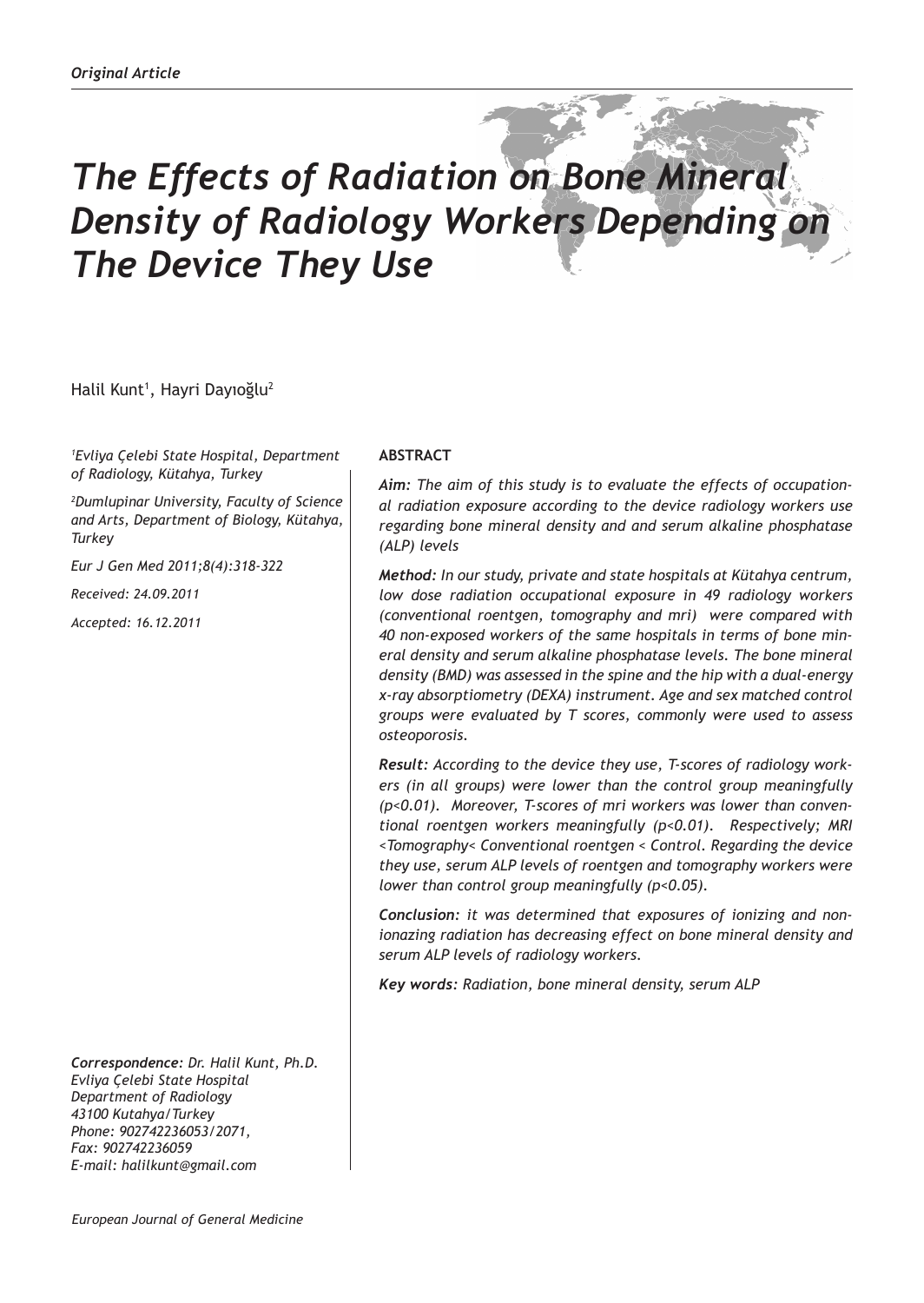### *Radyoloji Çalışanlarının Kullandığı Cihaza Bağlı Kemik mineral yoğunluğu Üzerine Radyasyonun Etkileri*

*Amaç: Bu çalışmanın amacı radyoloji çalışanlarının kullandığı cihaza göre mesleki radyasyon maruziyetinin kemik mineral yoğunluğu ve serum ALP seviyelerine etkilerini değerlendirmektir.*

*Metod: Çalışmamızda Kütahya merkezdeki özel ve devlet hastanelerinde mesleki düşük doz radyasyon maruziyetindeki 49 radyoloji çalışanı (konvansiyonel röntgen, tomografi ve MRG) radyasyona maruz kalmayan aynı hastanelerin 40 çalışanı ile kemik mineral yoğunluğu ve serum ALP seviyeleri bakımından karşılaştırldı. Omur ve kalça BMD'leri dual enerji x-ray absorptiometry (DEXA) cihazıyla ölçüldü. Kontrol grupları yaş ve cinsiyet bakımından eşleştirildi. T-skor değerleri kullanıldı, osteoporozun belirlenmesinde yaygın olarak kullanılır.*

*Bulgular: Radyoloji çalışanlarının kullandığı cihaza göre T-skorları (bütün gruplarda) kontrol gruplarından anlamlı olarak düşük bulundu (p<0.01). Kendi aralarında, MRG çalışanlarının T-skorları konvansiyonel röntgen çalışanlarından anlamlı düşük bulundu. Sırasıyla; (MRG<tomografi<konvansiyonel röntgen<kontrol). Kullandığı cihaza göre, serum ALP seviyeleri röntgen ve tomografi çalışanlarının kontrol grubundan anlamlı düşük bulundu (p<0.05).*

*Sonuç: İyonize ve noniyonize radyasyon maruziyeti radyoloji çalışanlarının kemik mineral yoğunluğu ve serum ALP seviyeleri üzerine düşürücü etkilidir.*

*Anahtar kelimeler: Radyasyon, kemik mineral dansitesi, serum ALP*

## **INTRODUCTION**

Harmful effects of radiation on human health are known for a long time. These are burn effects of radiation, decrease of human lifespan, cancer, congenital disorders and illnesses caused by radiation. Sometimes, it is possible to see sudden deaths because of high dose of radiation exposure. All cells can be damaged by ionizing radiation, but actively dividing cells are more radiosensitive. Bone marrow stem cells are one of the most radiosensitive cells in the human body (1,2). Nowadays, osteoporosis is an important health problem both for men and women. It is shown that radiation has harmfull effects on bone mineral density. Bone atrophy and bone fractures increase in patients after exposure to radiation (3,4). Spontaneous hip fracture incidence is higher in pelvic cancer patients after therapeutic irradiation (3,5). The aim of this study is finding out the changes at bone mineral density and serum alkaline phosphatase levels of radiology workers according to the device they use.

#### **MATERIALS AND METHODS**

In our study, 49 radiology workers (technicians) of total 55 ,which were volunteer for the study, exposed to ionizing and nonionizing radiation due to their profession in Kütahya's state and private hospitals are chosen as working group. Technicians use lead wear and barrier while working as a protection method. The quantity of radiation, radiology workers were exposed to in last one year, is measured by TAEK (Turkey Atomic Energy Instute) by means of using individual TLD (Thermoluminescence Dosimetry). It was measured 4,8 mSv at average. Table

1 shows characteristics of subjects. The control group have been working in the same hospital's radiology departments with working group, but control group has not exposed to radiation. Additionally, these people haven't been exposed to any diagnostic and therapeutic irradiation in the last one year. The necessary information was given to the participants and they were informed of the harmful effects of minimum radiation absorbtion to their health and they gave their consent to join this study. Bone mineral density and serum alkaline phosphatase values were used in order to collect data. Ionizing radiation levels were measured by geiger devices in conventional roentgen and tomography rooms and places where the control group works. Electromagnetic radiation level could not be measured in MRI rooms and places where the control group works, since we could not find necessary equipment. Our aim in these measurements was comparing radiation levels between working places of the working and the control groups. In this study, lumbar spine and hip (neck and trochanter) DEXA measurements was made and we used the lowest T score level. For the measurement of serum ALP, participants fasting venose blood samples were taken in morning hours (07:00-09:00 a.m) and also these samples were seperated into serums. Then, these samples were frozen at -20 C until the measurements. The measurements of serum ALP were done by means of Abbott Architect Plus-C 16000 device with photometry kinetic method.

While analysing results, we used 'SPSS 15.0' package program for statistical analysis. In order to compare of qualifying datas and normal parameters in groups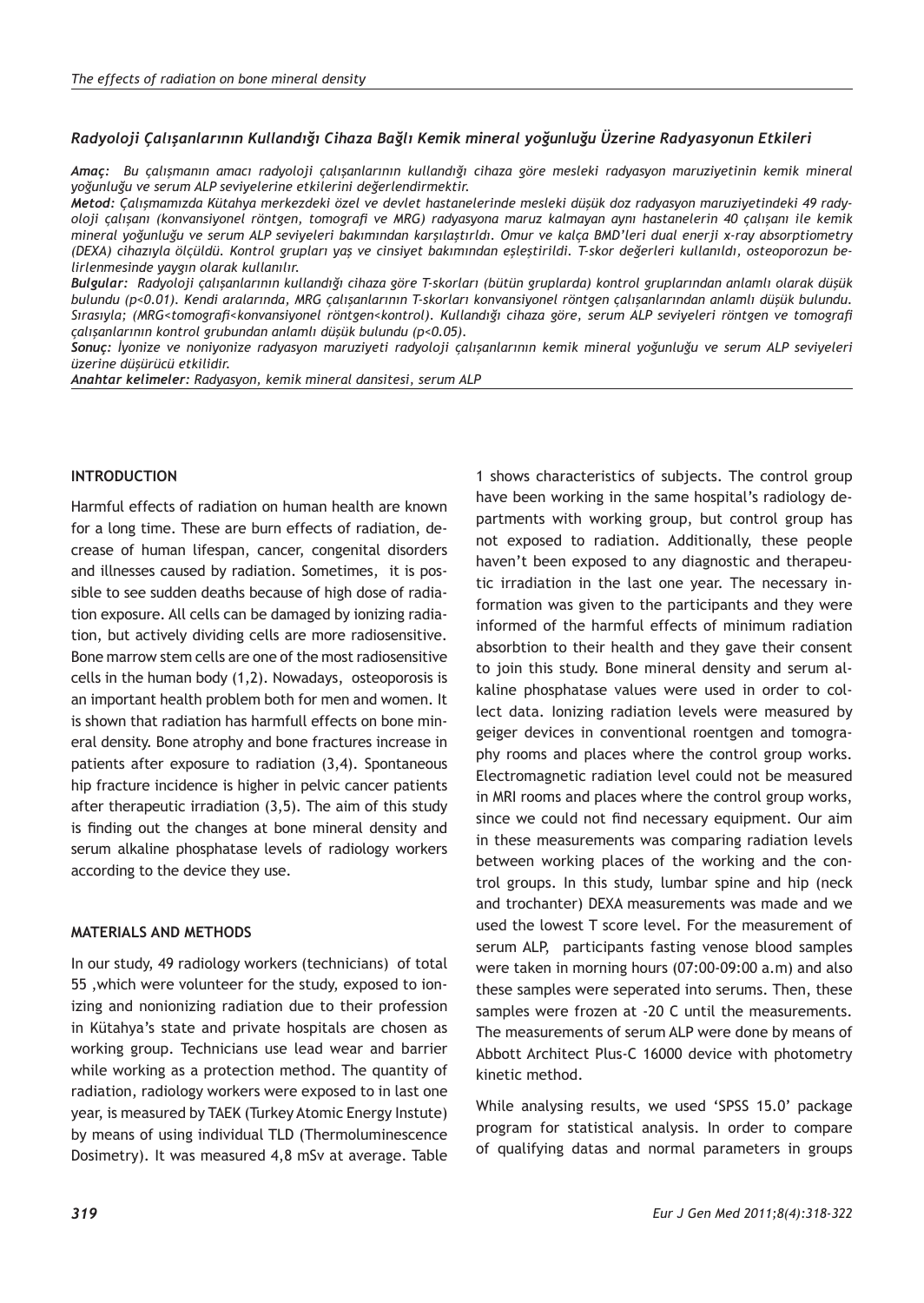*Table 1. Characters the goups of people* 

|                        | Radiology        | Control          |
|------------------------|------------------|------------------|
| Female/Male            | 26/23            | 21/19            |
| n                      | 49               | 40               |
| Age                    | $33.86 \pm 8.11$ | $33.83 \pm 6.58$ |
| Min-Max.               | $21 - 48$        | $22 - 49$        |
| Work length (year)     | $10.42 + 5.52$   | $11.21 \pm 5.14$ |
| total exposure         | $4.8$ mSv        |                  |
| Roentgen workers (n)   | 34               |                  |
| Tomography workers (n) | 9                |                  |
| MRI workers (n)        | 6                |                  |
| Smoke                  | 15)              |                  |

Oneway Anova Test and in Post Hoc analysis LSD test and in two group comparisons independent-samples ttest were used. Datas were stated as average, ± standart deviation value. p< 0.01 was accepted as statiscally meaningful.

#### **RESULTS**

After the first measurements of radiation, there was no radiation both in control rooms and radiation working rooms. It was found out that radiation stays 22 seconds at the room after irradiation and technicians leave from lead barriers at the first 3 seconds. Conventional roentgen workers, while working, are exposed to radiation between the doses of 0,0031 mSv and 0,15 mSv. In tomography, seconder radiation is between 0,57 mSv and 1,3 mSv after every irradiation (Table 2). According to DEXA results, the working group was compared to control group regarding the device they use. In our study it was found out that T-scores of radiology workers, in all groups, were lower than control group meaningfully (p<0.01). Moreover, T-scores of MRI workers were

lower than conventional roentgen workers meaningfully (p<0.01). T-scores of tomography workers were lower than conventional roentgen workers and it was higher than MRI workers but there was no statistically significant difference among the groups (P>0.05). MRI <Tomography< Conventional roentgen < Control (Table 3). Depending on sex, if we compare according to the device they use, T-scores of radiology workers (all groups) were meaningfuly lower for both women and men than the control group  $(P < 0.01)$ . In working group comparision among themselves, it is found that MRI workers have the lowest T-scores and conventional roentgen workers have the highest T-scores for both women and men. It was also found out that T-scores of the men at the control group were higher than the women's however the case was just the opposite for the work group (Table 4). Regarding the device they use, serum ALP levels of roentgen and tomography workers were lower than the control group meaningfully (p<0.05). Serum ALP levels of MRI workers were lower than the control group but there was not any meaningful difference on MRI workers (p>0.05) (Table 5).

#### **DISCUSSION**

In this study, We have demonstrated that exposures to low dose ionizing radiation and non-ionizing radiation have significant decreasing effect on bone mineral density of radiology workers. Likewise, exposures to low dose ionizing radiation have noteworthy decreasing effect on serum alkaline phosphatase levels of them. Varied in published reports, bone mineral density at femurs of dogs and mice exposed to radiation is lower and osteoporosis can occur (6,7). In addition, heavy ionizing radiation ((56)Fe) in lumbar spines of mices which

*Table 2. Short time and one hour time of periode radiations measurement results in control room and shooting rooms.* 

|              | First radiation dose | One hourly cumulative dose n/s |             |
|--------------|----------------------|--------------------------------|-------------|
| Control 1    | $0.0019$ mSv         | $0.0028$ mSv                   | $\sim$      |
| Control 2    | $0.0015$ mSv         | $0.0023$ mSv                   | $\sim$      |
| Control 3    | $0.0018$ mSv         | 0,0023 mSv                     | ۰           |
| Roentgen 1   | $0.0022$ mSv         | $0.026$ mSv                    | $1 - 2 /s$  |
| Roentgen 2   | $0.0025$ mSv         | $0.052$ mSv                    | $1 - 2 / s$ |
| Roentgen 3   | $0.0020$ mSv         | $0.024$ mSv                    | $1 - 2 / s$ |
| Tomography 1 | $0.0025$ mSv         | $0.066$ mSv                    | $2 - 3 / s$ |
| Tomography 2 | $0.0026$ mSv         | $0.074$ mSv                    | $2 - 3 / s$ |

*n/s: Time of techniciance coming into room after exposuring patient.*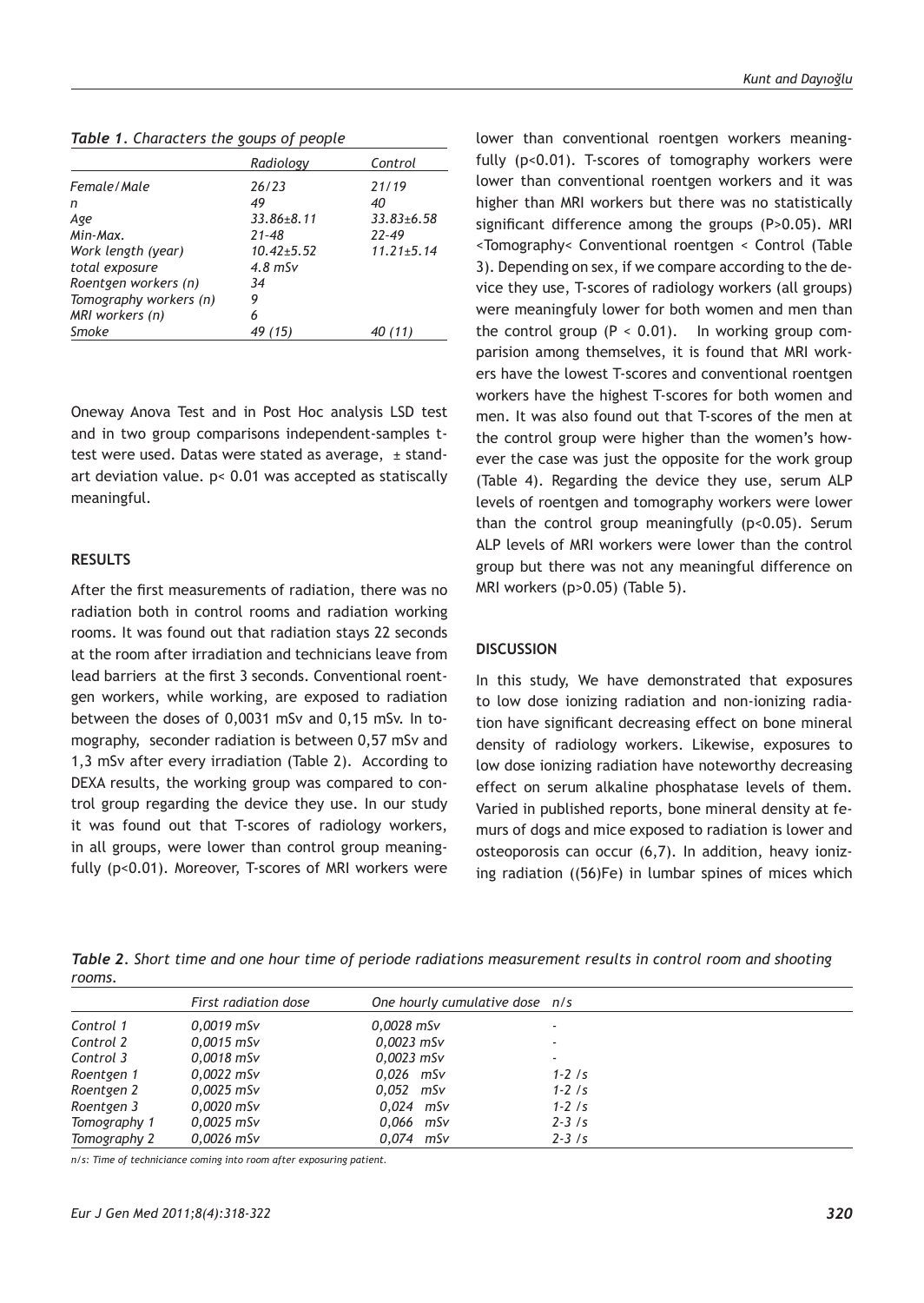|                  | BMD (T-Skor)      | p Value           |
|------------------|-------------------|-------------------|
| Control $(n=40)$ | $0.64 + 0.68$     |                   |
| Roentgen (n=34)  | $-0.86 \pm 0.79*$ | p <sub>0.01</sub> |
| Tomography (n=9) | $-1,22+0,57*$     | p<0.01            |
| $MRI (n=6)$      | $-1,68\pm0,57**$  | p<0.01            |

*Table 3. DEXA results of radiology workers depending on the device they use*

*(\*) p<0.01 According to control group. (\*\*) p<0.01 According to control and conventional roentgen groups*

|                       | Table 5. Serum ALP parameters depend on the device |  |  |
|-----------------------|----------------------------------------------------|--|--|
| <u>use of groups </u> |                                                    |  |  |

|                   | ALP(U/L)                       |  |
|-------------------|--------------------------------|--|
| Control(n=40)     | $97.88 \pm 37.66$              |  |
| Roentgen          | $85.96 \pm 28.51$ *            |  |
| <b>Tomography</b> | $66.14 \pm 14.76$ <sup>*</sup> |  |
| MRI               | $97.50 \pm 10.15$              |  |

*(\*) p<0.01 According to control group.*

are exposed to radiation caused bone mineral density decrease in L4 one month later (8). In these studies, one dose irradiation with heavy ionizing radiation and short time effects were also determined. In our study, we examined that the effects of the long-term low dose radiation on bone mineral density of radiology workers. Even if radiation is in low doses, long-term exposure to radiation decreases bone mineral density. Because of continuing irradiation, organism can not repair damages on body until next irradiation and damages accumulate (9).

Tomography workers were effected more than conventional roentgen workers because compared with conventional roentgen workers tomography workers are exposed to more radiation. For example, x-ray doses (tissue dose) approximately is 0.01–0.15 mGy in lung conventional roentgen graphy but it is 10–20 mGy in toraks CT. Even if this dose approximetely 80 mGy in CT coronary-angiography with 64 section (10), one tomography radiation dose is equal to approximately 400 lung roentgen graphy dose. In our study, it shows that lower bone mineral density in tomography workers is parellel with this results. The more radiation doses increase, the more the damages occcur for radiology workers and patients.

In terms of the device they use, bone mineral density of MRI workers decreases more than the others and radia-

tion is more effective on men. Mri device is different from other devices by radiation kind. MRI device, works with radio frequency (RF) radiation and it causes electromagnetic field radiation. In literature, low frequency electromagnetic wave is used in order to heal bone fractures and to increase bone mineral density (11,12). But in these studies, it has been showed that electromagnetic wave is used in medicine by low frequency and pulse (15-72 Hz) (13). High frequency electromagnetic wave show opposite effect. Atay at al. (13) showed that 900-1800 MHz mobile phone causes meaningfully a decreased bone mineral density on iliac bone wing. These studies showed that high frequency electromagnetic radiation decreases bone mineral density of MRI workers. That is, low frequency electromagnetic radiaiton causes healing on bone mineral density but high frequency electromagnetic radiation causes damage on bone mineral density.

It has seen that bone mineral density decreases after therapeutic irradiation. It is concidered that missing of bone mass occur because of the bone osteoblastic formation and bone vasculature damages (14-16). Ionizing radiation inhibits osteoblast proliferation, increases sensitivity to agents that induce apoptosis, and reduces collagen production (17-19). After exposure to radiation, quantity of osteoblast in first month decreases progressivly (20,21). ALP is synthesized by osteoblasts and ALP is a very sensible test to show osteoblastic activity.

| Table 4. DEXA results depend on the device use of groups (depending on sex) |  |  |  |
|-----------------------------------------------------------------------------|--|--|--|
|-----------------------------------------------------------------------------|--|--|--|

|           |                 | ້                  | ັ                  |                    |  |
|-----------|-----------------|--------------------|--------------------|--------------------|--|
|           | Control         | Roentgen           | Tomography         | MRI                |  |
| Female, n | 21              |                    |                    |                    |  |
| T-Skor    | $0.44 \pm 0.46$ | $-0.55 \pm 0.83$ * | $-1.03 + 0.59*$    | $-1.38{\pm}0.59*$  |  |
| Male, n   | 19              |                    |                    |                    |  |
| T-Skor    | $0.86 \pm 0.81$ | $-1.17+0.63*$      | $-1.61 \pm 0.27$ * | $-1.99 \pm 0.43$ * |  |

*(\*) p<0.01 According to control group.*